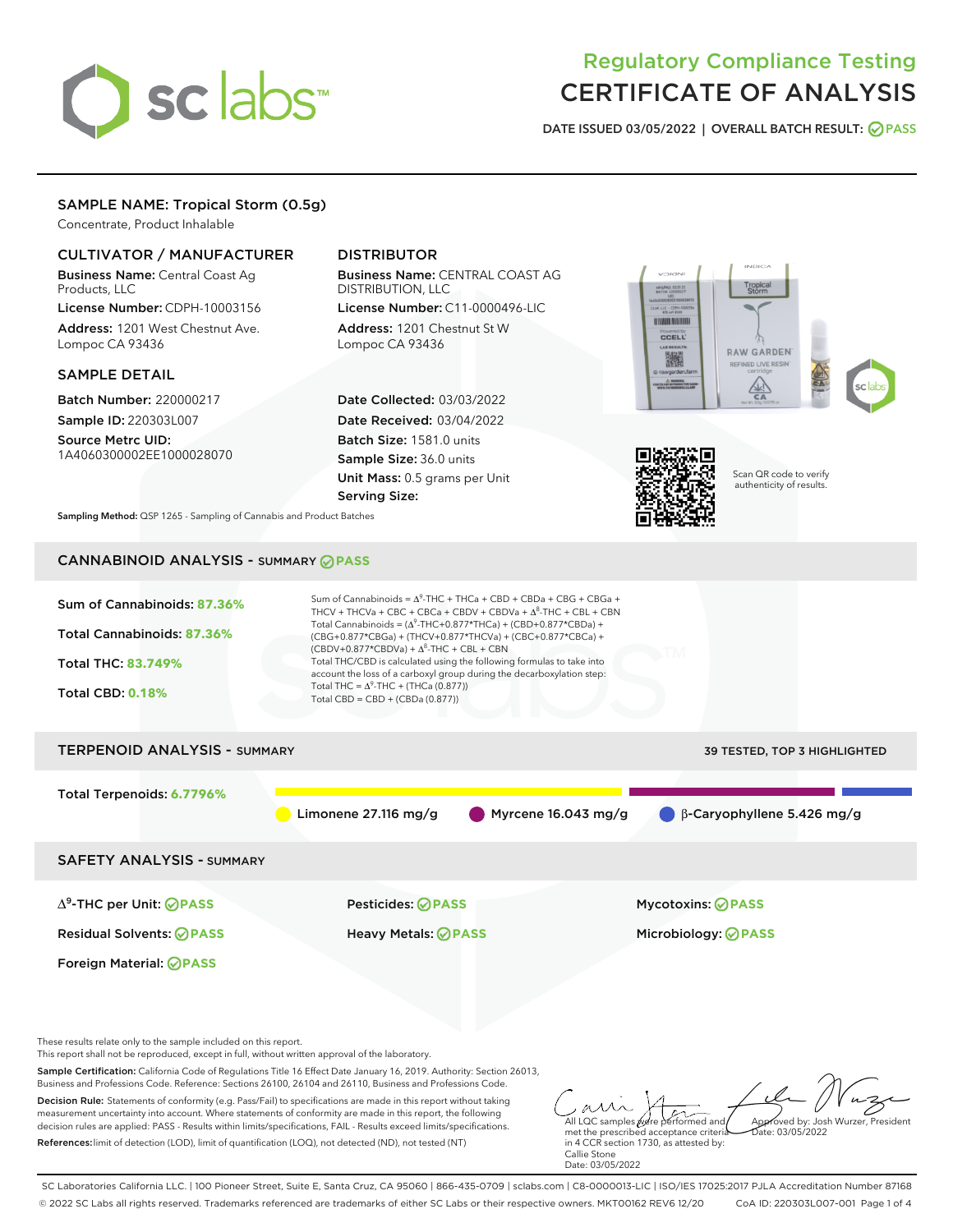



TROPICAL STORM (0.5G) | DATE ISSUED 03/05/2022 | OVERALL BATCH RESULT: **○** PASS

#### CANNABINOID TEST RESULTS - 03/05/2022 2 PASS

Tested by high-performance liquid chromatography with diode-array detection (HPLC-DAD). **Method:** QSP 1157 - Analysis of Cannabinoids by HPLC-DAD

#### TOTAL CANNABINOIDS: **87.36%**

Total Cannabinoids (Total THC) + (Total CBD) + (Total CBG) + (Total THCV) + (Total CBC) +  $(Total CBDV) +  $\Delta^8$ -THC + CBL + CBN$ 

TOTAL THC: **83.749%** Total THC (Δ<sup>9</sup>-THC+0.877\*THCa)

TOTAL CBD: **0.18%**

Total CBD (CBD+0.877\*CBDa)

TOTAL CBG: 2.622% Total CBG (CBG+0.877\*CBGa)

TOTAL THCV: 0.81% Total THCV (THCV+0.877\*THCVa)

TOTAL CBC: ND Total CBC (CBC+0.877\*CBCa)

TOTAL CBDV: ND Total CBDV (CBDV+0.877\*CBDVa)

| <b>COMPOUND</b>            | LOD/LOQ<br>(mg/g) | <b>MEASUREMENT</b><br><b>UNCERTAINTY</b><br>(mg/g) | <b>RESULT</b><br>(mg/g) | <b>RESULT</b><br>(%) |
|----------------------------|-------------------|----------------------------------------------------|-------------------------|----------------------|
| $\Delta^9$ -THC            | 0.06/0.26         | ±22.445                                            | 837.49                  | 83.749               |
| <b>CBG</b>                 | 0.06/0.19         | ±0.805                                             | 26.22                   | 2.622                |
| <b>THCV</b>                | 0.1/0.2           | ±0.31                                              | 8.1                     | 0.81                 |
| <b>CBD</b>                 | 0.07/0.29         | ±0.065                                             | 1.80                    | 0.180                |
| $\Delta^8$ -THC            | 0.1/0.4           | N/A                                                | <b>ND</b>               | <b>ND</b>            |
| <b>THCa</b>                | 0.05/0.14         | N/A                                                | <b>ND</b>               | <b>ND</b>            |
| <b>THCVa</b>               | 0.07/0.20         | N/A                                                | <b>ND</b>               | <b>ND</b>            |
| <b>CBDa</b>                | 0.02 / 0.19       | N/A                                                | <b>ND</b>               | <b>ND</b>            |
| <b>CBDV</b>                | 0.04/0.15         | N/A                                                | <b>ND</b>               | <b>ND</b>            |
| <b>CBDVa</b>               | 0.03/0.53         | N/A                                                | <b>ND</b>               | <b>ND</b>            |
| <b>CBGa</b>                | 0.1/0.2           | N/A                                                | <b>ND</b>               | <b>ND</b>            |
| <b>CBL</b>                 | 0.06 / 0.24       | N/A                                                | <b>ND</b>               | <b>ND</b>            |
| <b>CBN</b>                 | 0.1/0.3           | N/A                                                | <b>ND</b>               | <b>ND</b>            |
| <b>CBC</b>                 | 0.2 / 0.5         | N/A                                                | <b>ND</b>               | <b>ND</b>            |
| <b>CBCa</b>                | 0.07/0.28         | N/A                                                | <b>ND</b>               | <b>ND</b>            |
| <b>SUM OF CANNABINOIDS</b> |                   |                                                    | 873.6 mg/g              | 87.36%               |

#### **UNIT MASS: 0.5 grams per Unit**

| $\Delta^9$ -THC per Unit               | 1100 per-package limit | 418.74 mg/unit | <b>PASS</b> |
|----------------------------------------|------------------------|----------------|-------------|
| <b>Total THC per Unit</b>              |                        | 418.74 mg/unit |             |
| <b>CBD per Unit</b>                    |                        | $0.90$ mg/unit |             |
| <b>Total CBD per Unit</b>              |                        | $0.90$ mg/unit |             |
| <b>Sum of Cannabinoids</b><br>per Unit |                        | 436.8 mg/unit  |             |
| <b>Total Cannabinoids</b><br>per Unit  |                        | 436.8 mg/unit  |             |

| <b>COMPOUND</b>           | LOD/LOQ<br>(mg/g) | <b>MJUREIVI</b><br><b>UNCERTAINTY</b><br>(mg/g) | <b>RESULT</b><br>(mg/g)                         | <b>RESULT</b><br>$(\%)$ |
|---------------------------|-------------------|-------------------------------------------------|-------------------------------------------------|-------------------------|
| Limonene                  | 0.005 / 0.016     | ±0.3010                                         | 27.116                                          | 2.7116                  |
| Myrcene                   | 0.008 / 0.025     | ±0.1604                                         | 16.043                                          | 1.6043                  |
| β-Caryophyllene           | 0.004 / 0.012     | ±0.1503                                         | 5.426                                           | 0.5426                  |
| β-Ocimene                 | 0.006 / 0.020     | ±0.1048                                         | 4.193                                           | 0.4193                  |
| $\beta$ -Pinene           | 0.004 / 0.014     | ±0.0342                                         | 3.845                                           | 0.3845                  |
| $\alpha$ -Pinene          | 0.005 / 0.017     | ±0.0191                                         | 2.844                                           | 0.2844                  |
| Linalool                  | 0.009 / 0.032     | ±0.0641                                         | 2.166                                           | 0.2166                  |
| Terpinolene               | 0.008 / 0.026     | ±0.0263                                         | 1.652                                           | 0.1652                  |
| $\alpha$ -Humulene        | 0.009 / 0.029     | ±0.0325                                         | 1.301                                           | 0.1301                  |
| Fenchol                   | 0.010 / 0.034     | ±0.0318                                         | 1.055                                           | 0.1055                  |
| Terpineol                 | 0.009 / 0.031     | ±0.0291                                         | 0.609                                           | 0.0609                  |
| Camphene                  | 0.005 / 0.015     | ±0.0048                                         | 0.538                                           | 0.0538                  |
| trans- $\beta$ -Farnesene | 0.008 / 0.025     | ±0.0096                                         | 0.347                                           | 0.0347                  |
| Borneol                   | 0.005 / 0.016     | ±0.0053                                         | 0.163                                           | 0.0163                  |
| Fenchone                  | 0.009 / 0.028     | ±0.0036                                         | 0.160                                           | 0.0160                  |
| $\alpha$ -Bisabolol       | 0.008 / 0.026     | ±0.0029                                         | 0.071                                           | 0.0071                  |
| $\gamma$ -Terpinene       | 0.006 / 0.018     | ±0.0008                                         | 0.057                                           | 0.0057                  |
| $\alpha$ -Phellandrene    | 0.006 / 0.020     | ±0.0006                                         | 0.054                                           | 0.0054                  |
| $\alpha$ -Terpinene       | 0.005 / 0.017     | ±0.0006                                         | 0.050                                           | 0.0050                  |
| Guaiol                    | 0.009 / 0.030     | ±0.0017                                         | 0.046                                           | 0.0046                  |
| $\Delta^3$ -Carene        | 0.005 / 0.018     | ±0.0004                                         | 0.035                                           | 0.0035                  |
| Nerolidol                 | 0.006 / 0.019     | ±0.0012                                         | 0.025                                           | 0.0025                  |
| Sabinene Hydrate          | 0.006 / 0.022     | N/A                                             | <loq< th=""><th><loq< th=""></loq<></th></loq<> | <loq< th=""></loq<>     |
| Caryophyllene<br>Oxide    | 0.010 / 0.033     | N/A                                             | <loq< th=""><th><loq< th=""></loq<></th></loq<> | <loq< th=""></loq<>     |
| Sabinene                  | 0.004 / 0.014     | N/A                                             | <b>ND</b>                                       | <b>ND</b>               |
| p-Cymene                  | 0.005 / 0.016     | N/A                                             | <b>ND</b>                                       | <b>ND</b>               |
| Eucalyptol                | 0.006 / 0.018     | N/A                                             | <b>ND</b>                                       | <b>ND</b>               |
| Isopulegol                | 0.005 / 0.016     | N/A                                             | ND                                              | ND                      |
| Camphor                   | 0.006 / 0.019     | N/A                                             | <b>ND</b>                                       | <b>ND</b>               |
| Isoborneol                | 0.004 / 0.012     | N/A                                             | <b>ND</b>                                       | <b>ND</b>               |
| Menthol                   | 0.008 / 0.025     | N/A                                             | ND                                              | <b>ND</b>               |
| Nerol                     | 0.003 / 0.011     | N/A                                             | ND                                              | ND                      |
| Citronellol               | 0.003 / 0.010     | N/A                                             | <b>ND</b>                                       | ND                      |
| Pulegone                  | 0.003 / 0.011     | N/A                                             | ND                                              | ND                      |
| Geraniol                  | 0.002 / 0.007     | N/A                                             | ND                                              | <b>ND</b>               |
| <b>Geranyl Acetate</b>    | 0.004 / 0.014     | N/A                                             | <b>ND</b>                                       | ND                      |
| $\alpha$ -Cedrene         | 0.005 / 0.016     | N/A                                             | ND                                              | ND                      |
| Valencene                 | 0.009 / 0.030     | N/A                                             | ND                                              | ND                      |
| Cedrol                    | 0.008 / 0.027     | N/A                                             | ND                                              | ND                      |
| <b>TOTAL TERPENOIDS</b>   |                   |                                                 | 67.796 mg/g                                     | 6.7796%                 |

SC Laboratories California LLC. | 100 Pioneer Street, Suite E, Santa Cruz, CA 95060 | 866-435-0709 | sclabs.com | C8-0000013-LIC | ISO/IES 17025:2017 PJLA Accreditation Number 87168 © 2022 SC Labs all rights reserved. Trademarks referenced are trademarks of either SC Labs or their respective owners. MKT00162 REV6 12/20 CoA ID: 220303L007-001 Page 2 of 4

# TERPENOID TEST RESULTS - 03/05/2022

Terpene analysis utilizing gas chromatography-flame ionization detection (GC-FID). **Method:** QSP 1192 - Analysis of Terpenoids by GC-FID

MEACUREMENT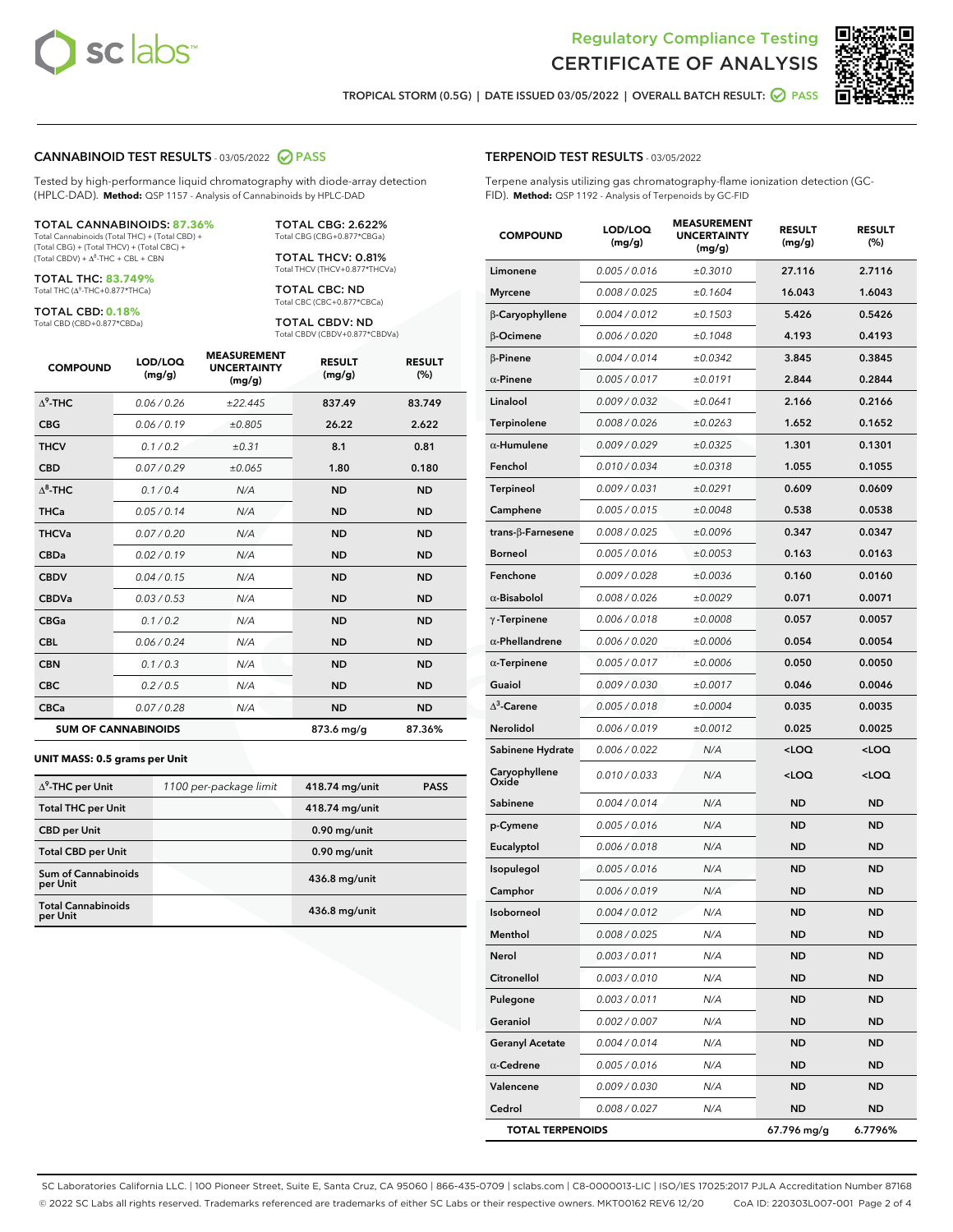



TROPICAL STORM (0.5G) | DATE ISSUED 03/05/2022 | OVERALL BATCH RESULT: ◯ PASS

# CATEGORY 1 PESTICIDE TEST RESULTS - 03/05/2022 2 PASS

Pesticide and plant growth regulator analysis utilizing high-performance liquid chromatography-mass spectrometry (HPLC-MS) or gas chromatography-mass spectrometry (GC-MS). \*GC-MS utilized where indicated. **Method:** QSP 1212 - Analysis of Pesticides and Mycotoxins by LC-MS or QSP 1213 - Analysis of Pesticides by GC-MS

| <b>COMPOUND</b>             | LOD/LOQ<br>$(\mu g/g)$ | <b>LIMIT</b><br>$(\mu g/g)$ | <b>UNCERTAINTY</b><br>$(\mu g/g)$ | <b>RESULT</b><br>$(\mu g/g)$ | <b>RESULT</b> |
|-----------------------------|------------------------|-----------------------------|-----------------------------------|------------------------------|---------------|
| <b>Aldicarb</b>             | 0.03 / 0.08            | $\geq$ LOD                  | N/A                               | <b>ND</b>                    | <b>PASS</b>   |
| Carbofuran                  | 0.02 / 0.05            | $\ge$ LOD                   | N/A                               | <b>ND</b>                    | <b>PASS</b>   |
| Chlordane*                  | 0.03/0.08              | $>$ LOD                     | N/A                               | <b>ND</b>                    | <b>PASS</b>   |
| Chlorfenapyr*               | 0.03/0.10              | $>$ LOD                     | N/A                               | <b>ND</b>                    | <b>PASS</b>   |
| Chlorpyrifos                | 0.02/0.06              | $\ge$ LOD                   | N/A                               | <b>ND</b>                    | <b>PASS</b>   |
| Coumaphos                   | 0.02 / 0.07            | $\ge$ LOD                   | N/A                               | <b>ND</b>                    | <b>PASS</b>   |
| <b>Daminozide</b>           | 0.02 / 0.07            | $\ge$ LOD                   | N/A                               | <b>ND</b>                    | <b>PASS</b>   |
| <b>Dichlorvos</b><br>(DDVP) | 0.03/0.09              | $\ge$ LOD                   | N/A                               | <b>ND</b>                    | <b>PASS</b>   |
| Dimethoate                  | 0.03/0.08              | $>$ LOD                     | N/A                               | <b>ND</b>                    | <b>PASS</b>   |
| Ethoprophos                 | 0.03/0.10              | $\ge$ LOD                   | N/A                               | <b>ND</b>                    | <b>PASS</b>   |
| Etofenprox                  | 0.02 / 0.06            | $>$ LOD                     | N/A                               | <b>ND</b>                    | <b>PASS</b>   |
| Fenoxycarb                  | 0.03 / 0.08            | $\ge$ LOD                   | N/A                               | <b>ND</b>                    | <b>PASS</b>   |
| Fipronil                    | 0.03 / 0.08            | $\ge$ LOD                   | N/A                               | <b>ND</b>                    | <b>PASS</b>   |
| Imazalil                    | 0.02 / 0.06            | $\ge$ LOD                   | N/A                               | <b>ND</b>                    | <b>PASS</b>   |
| <b>Methiocarb</b>           | 0.02 / 0.07            | $\ge$ LOD                   | N/A                               | <b>ND</b>                    | <b>PASS</b>   |
| Parathion-methyl            | 0.03/0.10              | $\ge$ LOD                   | N/A                               | <b>ND</b>                    | <b>PASS</b>   |
| <b>Mevinphos</b>            | 0.03/0.09              | $\ge$ LOD                   | N/A                               | <b>ND</b>                    | <b>PASS</b>   |
| Paclobutrazol               | 0.02 / 0.05            | $\ge$ LOD                   | N/A                               | <b>ND</b>                    | <b>PASS</b>   |
| Propoxur                    | 0.03/0.09              | $\ge$ LOD                   | N/A                               | <b>ND</b>                    | <b>PASS</b>   |
| Spiroxamine                 | 0.03 / 0.08            | $\ge$ LOD                   | N/A                               | <b>ND</b>                    | <b>PASS</b>   |
| Thiacloprid                 | 0.03/0.10              | $>$ LOD                     | N/A                               | <b>ND</b>                    | <b>PASS</b>   |

# CATEGORY 2 PESTICIDE TEST RESULTS - 03/05/2022 2 PASS

| <b>COMPOUND</b>          | LOD/LOO<br>$(\mu g/g)$ | <b>ACTION</b><br><b>LIMIT</b><br>$(\mu g/g)$ | <b>MEASUREMENT</b><br><b>UNCERTAINTY</b><br>$(\mu g/g)$ | <b>RESULT</b><br>$(\mu g/g)$ | <b>RESULT</b> |
|--------------------------|------------------------|----------------------------------------------|---------------------------------------------------------|------------------------------|---------------|
| Abamectin                | 0.03/0.10              | 0.1                                          | N/A                                                     | <b>ND</b>                    | <b>PASS</b>   |
| Acephate                 | 0.02/0.07              | 0.1                                          | N/A                                                     | <b>ND</b>                    | <b>PASS</b>   |
| Acequinocyl              | 0.02/0.07              | 0.1                                          | N/A                                                     | <b>ND</b>                    | <b>PASS</b>   |
| Acetamiprid              | 0.02/0.05              | 0.1                                          | N/A                                                     | <b>ND</b>                    | <b>PASS</b>   |
| Azoxystrobin             | 0.02/0.07              | 0.1                                          | N/A                                                     | <b>ND</b>                    | <b>PASS</b>   |
| <b>Bifenazate</b>        | 0.01/0.04              | 0.1                                          | N/A                                                     | <b>ND</b>                    | <b>PASS</b>   |
| <b>Bifenthrin</b>        | 0.02/0.05              | 3                                            | N/A                                                     | <b>ND</b>                    | <b>PASS</b>   |
| <b>Boscalid</b>          | 0.03/0.09              | 0.1                                          | N/A                                                     | <b>ND</b>                    | <b>PASS</b>   |
| Captan                   | 0.19/0.57              | 0.7                                          | N/A                                                     | <b>ND</b>                    | <b>PASS</b>   |
| Carbaryl                 | 0.02/0.06              | 0.5                                          | N/A                                                     | <b>ND</b>                    | <b>PASS</b>   |
| Chlorantranilip-<br>role | 0.04/0.12              | 10                                           | N/A                                                     | <b>ND</b>                    | <b>PASS</b>   |
| Clofentezine             | 0.03/0.09              | 0.1                                          | N/A                                                     | <b>ND</b>                    | <b>PASS</b>   |

# CATEGORY 2 PESTICIDE TEST RESULTS - 03/05/2022 continued

| <b>COMPOUND</b>               | LOD/LOQ<br>(µg/g) | <b>ACTION</b><br>LIMIT<br>(µg/g) | <b>MEASUREMENT</b><br><b>UNCERTAINTY</b><br>(µg/g) | <b>RESULT</b><br>(µg/g) | <b>RESULT</b> |
|-------------------------------|-------------------|----------------------------------|----------------------------------------------------|-------------------------|---------------|
| Cyfluthrin                    | 0.12 / 0.38       | 2                                | N/A                                                | <b>ND</b>               | <b>PASS</b>   |
| Cypermethrin                  | 0.11 / 0.32       | 1                                | N/A                                                | <b>ND</b>               | <b>PASS</b>   |
| Diazinon                      | 0.02 / 0.05       | 0.1                              | N/A                                                | <b>ND</b>               | <b>PASS</b>   |
| Dimethomorph                  | 0.03 / 0.09       | $\overline{2}$                   | N/A                                                | <b>ND</b>               | <b>PASS</b>   |
| Etoxazole                     | 0.02 / 0.06       | 0.1                              | N/A                                                | <b>ND</b>               | <b>PASS</b>   |
| Fenhexamid                    | 0.03 / 0.09       | 0.1                              | N/A                                                | ND                      | <b>PASS</b>   |
| Fenpyroximate                 | 0.02 / 0.06       | 0.1                              | N/A                                                | <b>ND</b>               | <b>PASS</b>   |
| Flonicamid                    | 0.03 / 0.10       | 0.1                              | N/A                                                | <b>ND</b>               | <b>PASS</b>   |
| Fludioxonil                   | 0.03/0.10         | 0.1                              | N/A                                                | <b>ND</b>               | <b>PASS</b>   |
| Hexythiazox                   | 0.02 / 0.07       | 0.1                              | N/A                                                | <b>ND</b>               | <b>PASS</b>   |
| Imidacloprid                  | 0.04 / 0.11       | 5                                | N/A                                                | <b>ND</b>               | <b>PASS</b>   |
| Kresoxim-methyl               | 0.02 / 0.07       | 0.1                              | N/A                                                | <b>ND</b>               | <b>PASS</b>   |
| Malathion                     | 0.03 / 0.09       | 0.5                              | N/A                                                | <b>ND</b>               | <b>PASS</b>   |
| Metalaxyl                     | 0.02 / 0.07       | $\overline{c}$                   | N/A                                                | <b>ND</b>               | <b>PASS</b>   |
| Methomyl                      | 0.03 / 0.10       | $\mathcal{I}$                    | N/A                                                | <b>ND</b>               | <b>PASS</b>   |
| Myclobutanil                  | 0.03 / 0.09       | 0.1                              | N/A                                                | <b>ND</b>               | <b>PASS</b>   |
| Naled                         | 0.02 / 0.07       | 0.1                              | N/A                                                | <b>ND</b>               | <b>PASS</b>   |
| Oxamyl                        | 0.04 / 0.11       | 0.5                              | N/A                                                | <b>ND</b>               | <b>PASS</b>   |
| Pentachloronitro-<br>benzene* | 0.03 / 0.09       | 0.1                              | N/A                                                | <b>ND</b>               | <b>PASS</b>   |
| Permethrin                    | 0.04 / 0.12       | 0.5                              | N/A                                                | <b>ND</b>               | <b>PASS</b>   |
| Phosmet                       | 0.03 / 0.10       | 0.1                              | N/A                                                | <b>ND</b>               | <b>PASS</b>   |
| Piperonyl<br><b>Butoxide</b>  | 0.02 / 0.07       | 3                                | N/A                                                | <b>ND</b>               | <b>PASS</b>   |
| Prallethrin                   | 0.03 / 0.08       | 0.1                              | N/A                                                | <b>ND</b>               | <b>PASS</b>   |
| Propiconazole                 | 0.02 / 0.07       | 0.1                              | N/A                                                | <b>ND</b>               | <b>PASS</b>   |
| Pyrethrins                    | 0.04 / 0.12       | 0.5                              | N/A                                                | <b>ND</b>               | <b>PASS</b>   |
| Pyridaben                     | 0.02 / 0.07       | 0.1                              | N/A                                                | <b>ND</b>               | <b>PASS</b>   |
| Spinetoram                    | 0.02 / 0.07       | 0.1                              | N/A                                                | <b>ND</b>               | <b>PASS</b>   |
| Spinosad                      | 0.02 / 0.07       | 0.1                              | N/A                                                | <b>ND</b>               | <b>PASS</b>   |
| Spiromesifen                  | 0.02 / 0.05       | 0.1                              | N/A                                                | <b>ND</b>               | <b>PASS</b>   |
| Spirotetramat                 | 0.02 / 0.06       | 0.1                              | N/A                                                | <b>ND</b>               | <b>PASS</b>   |
| Tebuconazole                  | 0.02 / 0.07       | 0.1                              | N/A                                                | <b>ND</b>               | <b>PASS</b>   |
| Thiamethoxam                  | 0.03/0.10         | 5                                | N/A                                                | <b>ND</b>               | <b>PASS</b>   |
| Trifloxystrobin               | 0.03 / 0.08       | 0.1                              | N/A                                                | <b>ND</b>               | <b>PASS</b>   |

SC Laboratories California LLC. | 100 Pioneer Street, Suite E, Santa Cruz, CA 95060 | 866-435-0709 | sclabs.com | C8-0000013-LIC | ISO/IES 17025:2017 PJLA Accreditation Number 87168 © 2022 SC Labs all rights reserved. Trademarks referenced are trademarks of either SC Labs or their respective owners. MKT00162 REV6 12/20 CoA ID: 220303L007-001 Page 3 of 4